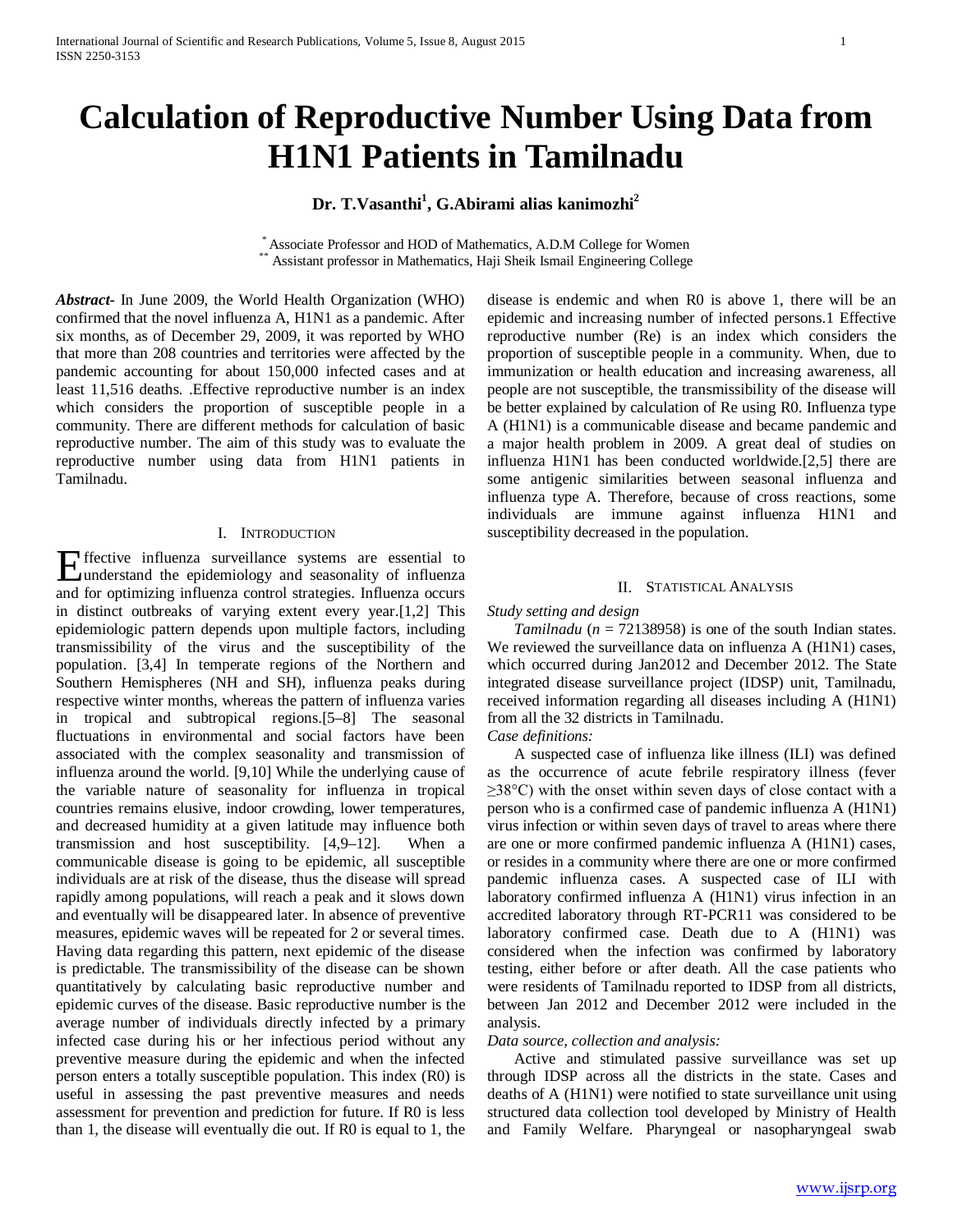samples of suspected case-patients were sent to Institute of Preventive Medicine (IPM) from all treatment sites across the state. The samples were processed and analyzed using RT-PCR assay in accordance with the National protocol.15 The surveillance data available at the state IDSP cell (abstract line list of all cases and individual death reports) and IPM (line list of all samples received) was collected, collated and reviewed. Death reports had information on demographics, results of laboratory

tests for A (H1N1), cause of death, time course of illness (date of symptom onset, hospital admission, start of antiviral drugs), and underlying medical conditions.

During the first wave of influenza A, H1N1, 750 cases were reported between Jan 2012 and December 2012 and a total number of 40 deaths in Tamilnadu as in Table 1 and the Figure 1. All patients were referred to public and private hospital.

| <b>Month</b>          | <b>Confirmed cases</b> | <b>Death cases</b> |
|-----------------------|------------------------|--------------------|
| Jan-Apr 2012          | 58                     | 2                  |
| May 2012              | 72                     |                    |
| Jun 2012              | 85                     | 3                  |
| Jul 2012              | 50                     | $\left( \right)$   |
| Aug 2012              | 62                     | $\theta$           |
| Sep $20\overline{12}$ | 79                     |                    |
| Oct 2012              | 86                     | $\overline{2}$     |
| Nov 2012              | 78                     | 6                  |
| Dec 2012              | 160                    | 25                 |
| Total                 | 750                    | 40                 |







There are different methods to find the reproductive number  $R_0$ , which is the simplest method as following,

 $\mathbf{R}_0 = \beta / \gamma$  (1)

In this formula, beta (β) shows the probability of the disease transmission from an infected person to a healthy person. Some texts called it force of infection. Using Favier method, it can be calculated by epidemic data.[9] Gama (*g* ) is recovery rate or one divided by average period of infection. In previous studies, the average period of infection has been reported as 7 days.[6,10] The second method for calculation of R0 is as follows .[11]

 $\mathbf{R}_{0} = \beta / \gamma + \delta$  (2)

In this formula, beta shows the probability of the disease transmission from an infected person to a healthy person. Gama is recovery rate or one divided by average period of infection. Delta  $(\delta)$  is the mortality rate which is calculated by the following formula

$$
\delta = \gamma \text{ (CFP / 1 - CFP)} \tag{3}
$$
  
The third formula for calculation of R0 is as follows:  

$$
\mathbf{R}_0 = (1 + \beta / \gamma) \tag{4}
$$

According to the data obtained in the first wave of influenza A, H1N1 in Tamilnadu, it is founded that the probability of the disease transmission from an infected person to a healthy person, is 0.15. The recovery rate or one divided by average period of infection, is 1/7 days, and the reproductive number is1.033.